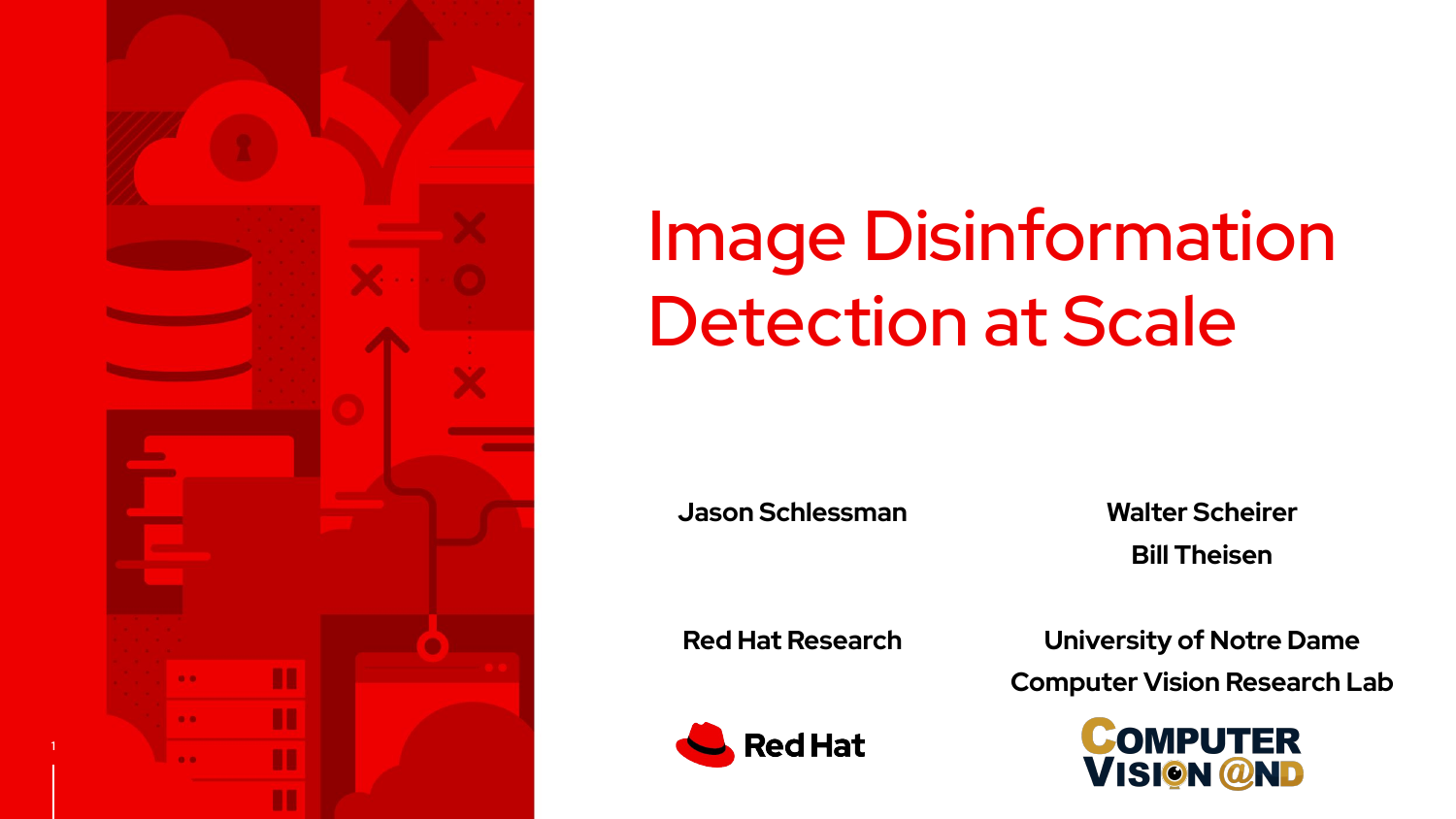## **Background**

- ▸ Project space Disinformation via Images
	- ・ Image content
	- ・ Text altering/addition
- ▸ UND CVRL challenges
	- ・ Workflows
	- ・ Scalability



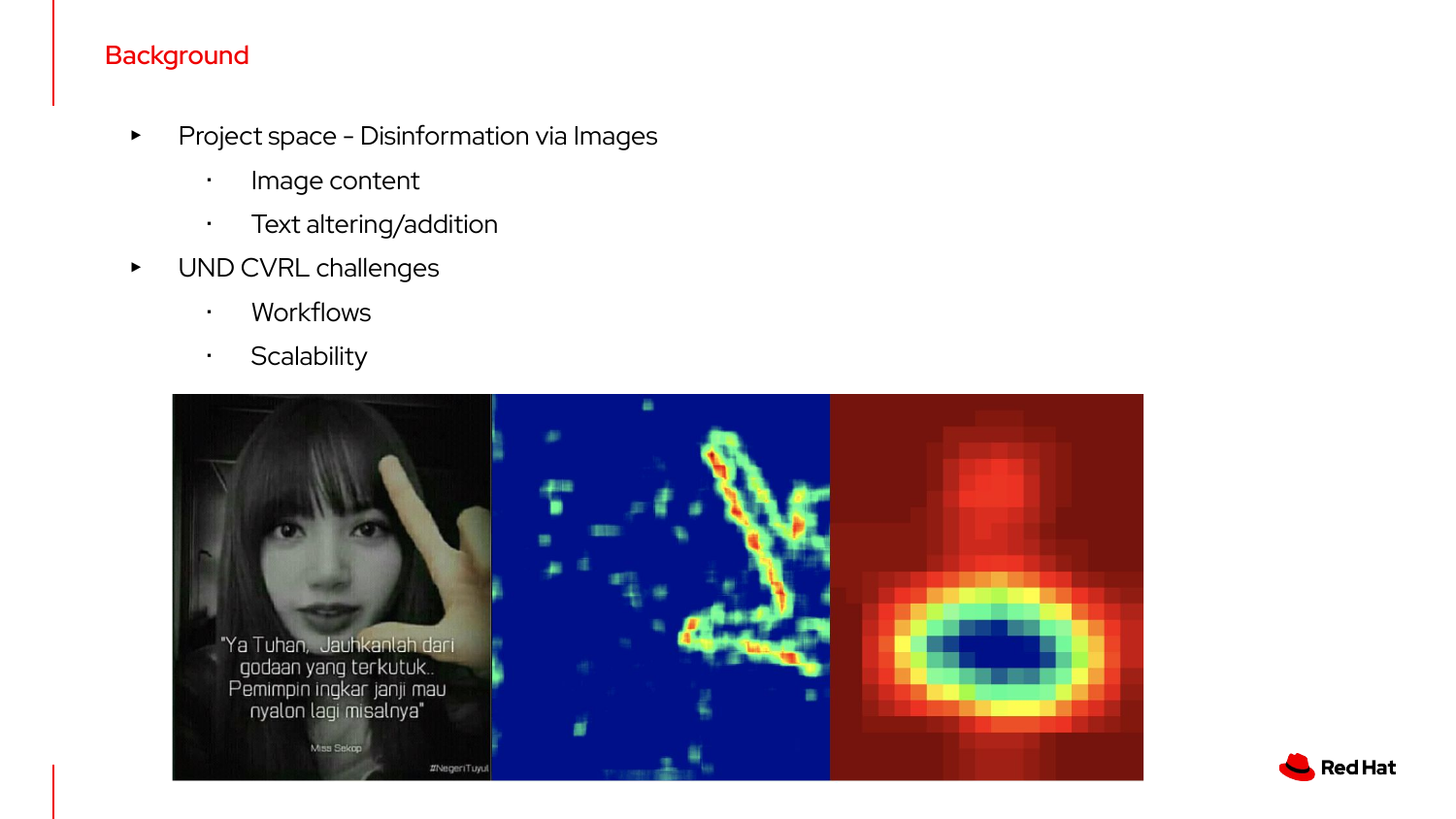#### Initial Project: Image Forgery Detection via Classical ML Methods Tooling



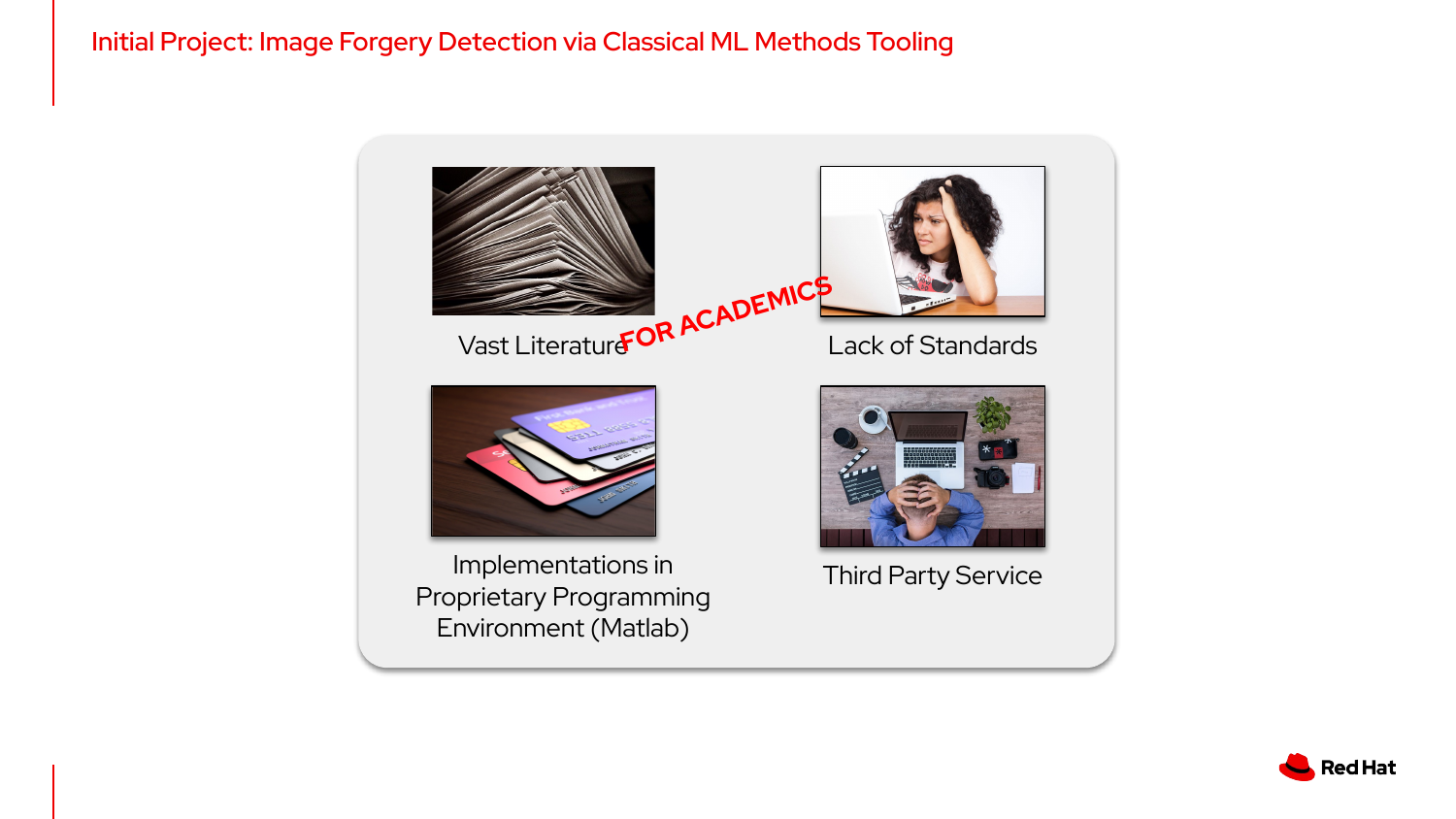## Initial Project Result: pyIFD - Python Image Forgery Detection Toolkit



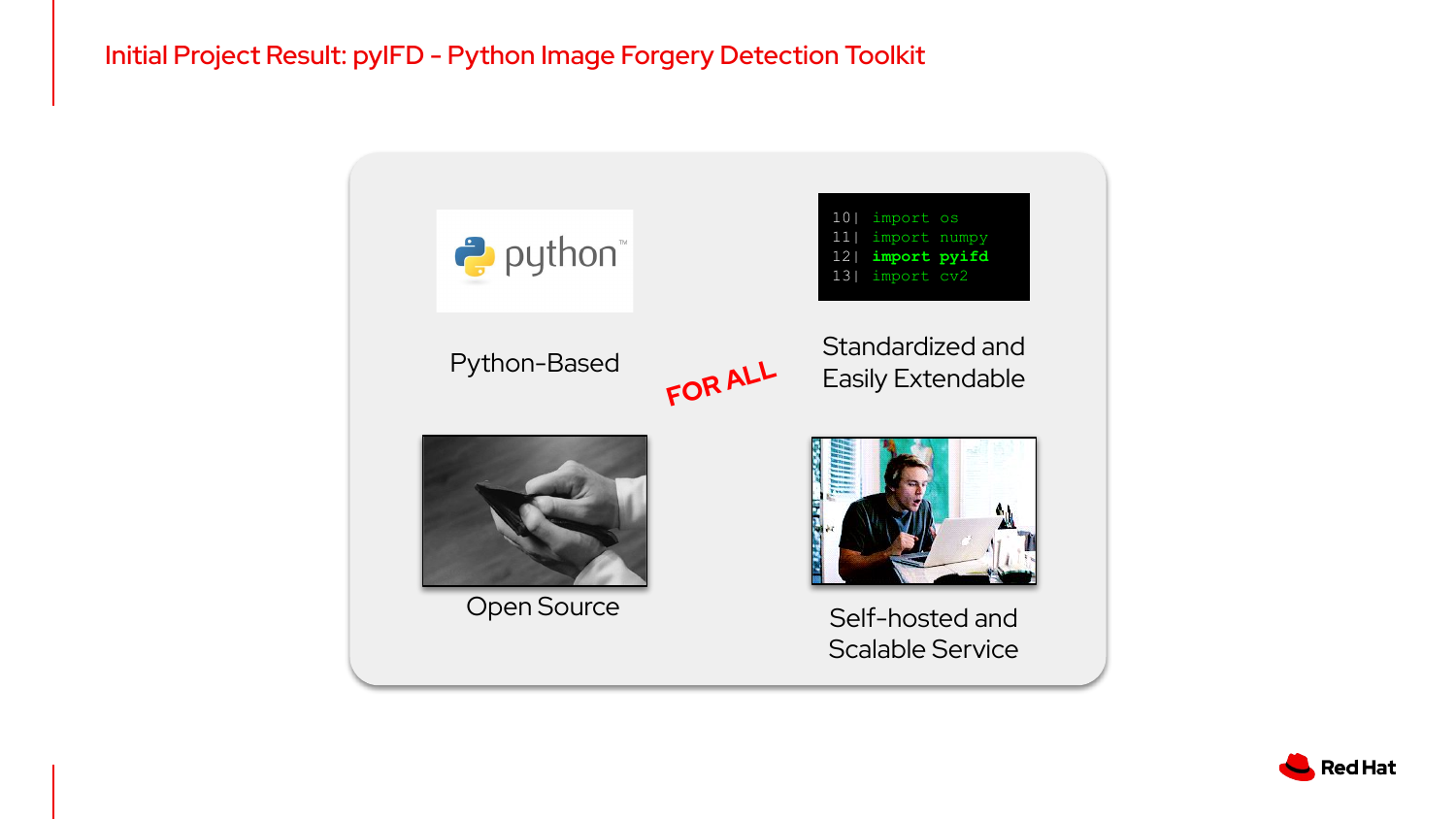### Status and Next Steps



Completed - pyIFD development:

- ▸ Algorithms ported + testbed + CI
- ▸ Validation scripting + workflow
- ▸ Library released on Github: pyIFD

In progress - pyIFD assessment:

- Performance analysis of pyIFD on MFC18 for publication in IEEE T-IFS
- ▸ Comparison of classical pyIFD methods with ManTraNet
- Exploration of fusing classical pyIFD methods



Enqueued - Unsupervised motif mining:

- ▸ Given unlabelled, unsorted data determine clusters of related images
- ▸ Per pyIFD approach, method will be approachable/extendable
- ▸ Can discover new classes (Ukraine example)